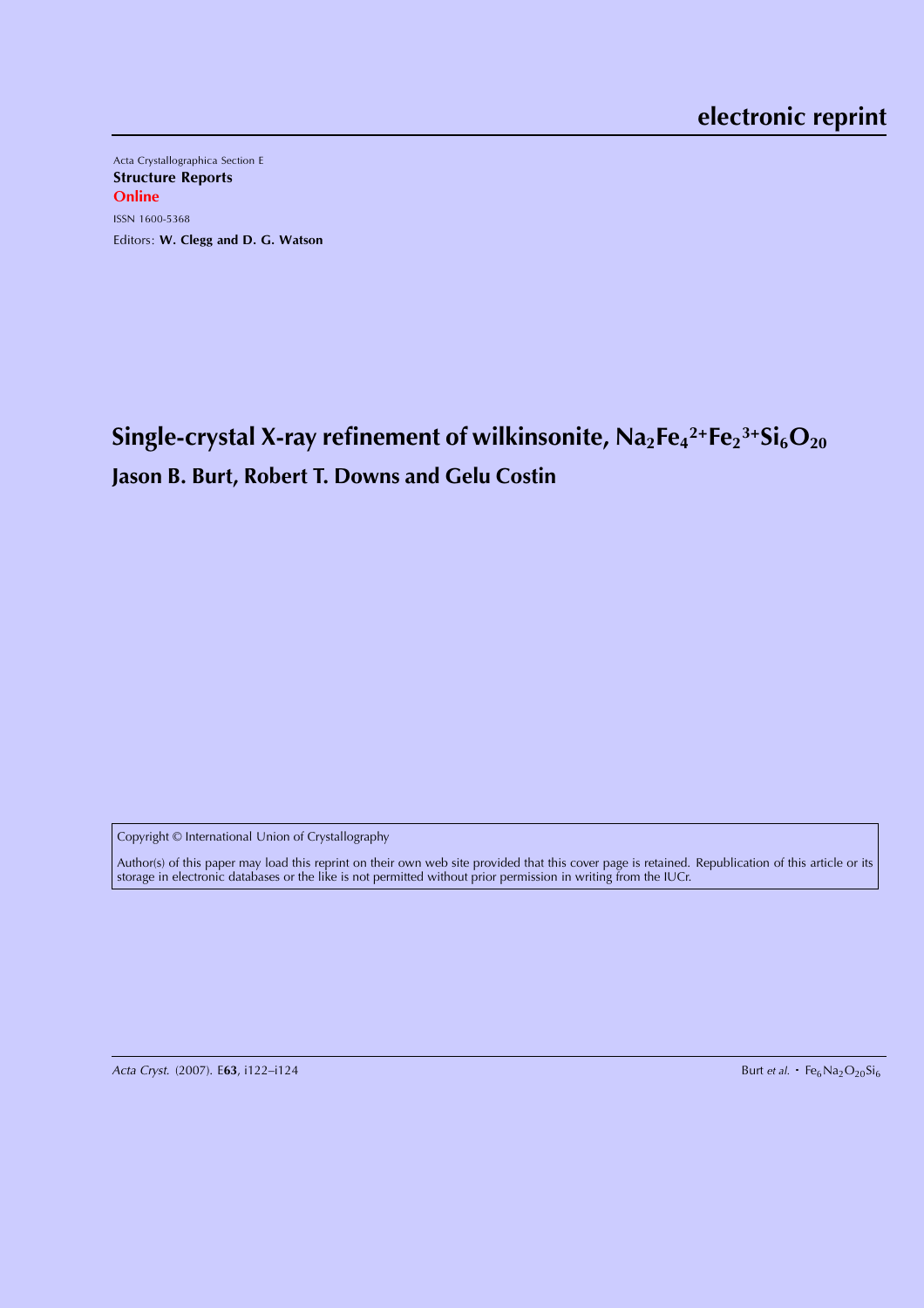# inorganic papers

Acta Crystallographica Section E Structure Reports **Online** 

ISSN 1600-5368

### Jason B. Burt,\* Robert T. Downs and Gelu Costin

University of Arizona, Department of Geosciences, 1040 East 4th Street, Tucson, AZ 85721-0077, USA

Correspondence e-mail: jaburt@email.arizona.edu

#### Key indicators

Single-crystal X-ray study  $T = 296 K$ Mean  $\sigma$ (Si-O) = 0.005 Å  $R$  factor = 0.041  $wR$  factor =  $0.089$ Data-to-parameter ratio = 13.9

For details of how these key indicators were automatically derived from the article, see http://journals.iucr.org/e.

# Single-crystal X-ray refinement of wilkinsonite,  $Na<sub>2</sub>Fe<sub>4</sub><sup>2+</sup>Fe<sub>2</sub><sup>3+</sup>Si<sub>6</sub>O<sub>20</sub>$

This is the first structural refinement of the mineral wilkinsonite,  $Na_2Fe_4^{2+}Fe_2^{3+}Si_6O_{20}$ . Wilkinsonite is a member of the aenigmatite group and consists of bands of Fe octahedra connected to eight-coordinated Na polyhedra forming sheets parallel to (011), which are interconnected by chains of  $[Si_6O_{18}]_{\infty}$  and Fe octahedra. The site occupancies of the different valence states of Fe have been determined from bond distances and bond valence

Received 19 March 2007 Accepted 27 March 2007

### Comment

Wilkinsonite belongs to the aenigmatite group of minerals with the general formula  $A_2B_6T_6O_{20}$ , where the A cations are observed as Na and Ca, B cations as  $Fe^{2+}$ ,  $Fe^{3+}$ , Mg, Al, Cr, Ti and  $Sb^{5+}$ , and T cations as Si, Al, B and Be. Wilkinsonite is the Ti-free end member of the Na-aenigmatite mineral series, with aenigmatite,  $\text{Na}_2\text{Fe}_5^{2+}\text{TiSi}_6\text{O}_{20}$  (Kelsey & McKie, 1964), at the other end of the limited solid solution series. Wilkinsonite was first synthesized by Ernst (1962) and later discovered by Duggan (1990) in a silica-undersaturated trachyte from Warrumbungle Volcano, Australia. This is the only known location for wilkinsonite, which occurs there as grains  $< 50 \text{ µm}$ in diameter, hindering previous attempts at determining the crystal structure from X-ray diffraction data.

Wilkinsonite (Fig. 1) is isostructural with aenigmatite and contains bands of Fe octahedra that are linked to eight-coordinated Na polyhedra, forming sheets in the (011) plane (Fig. 2). The Fe and Na polyhedral sheets are connected by  $[Si_6O_{18}]_{\infty}$  chains parallel to [100] and connecting Fe octahedra (Fig. 3).

The most significant structural difference between aenigmatite and wilkinsonite is the location of the  $Fe<sup>3+</sup>$  cations in the structure of wilkinsonite. Refinement of the site occu-



The crystal structure of wilkinsonite, viewed down the [100] direction. Displacement ellipsoids are drawn at the 99.99999% probability level.

#### $\odot$  2007 International Union of Crystallography All rights reserved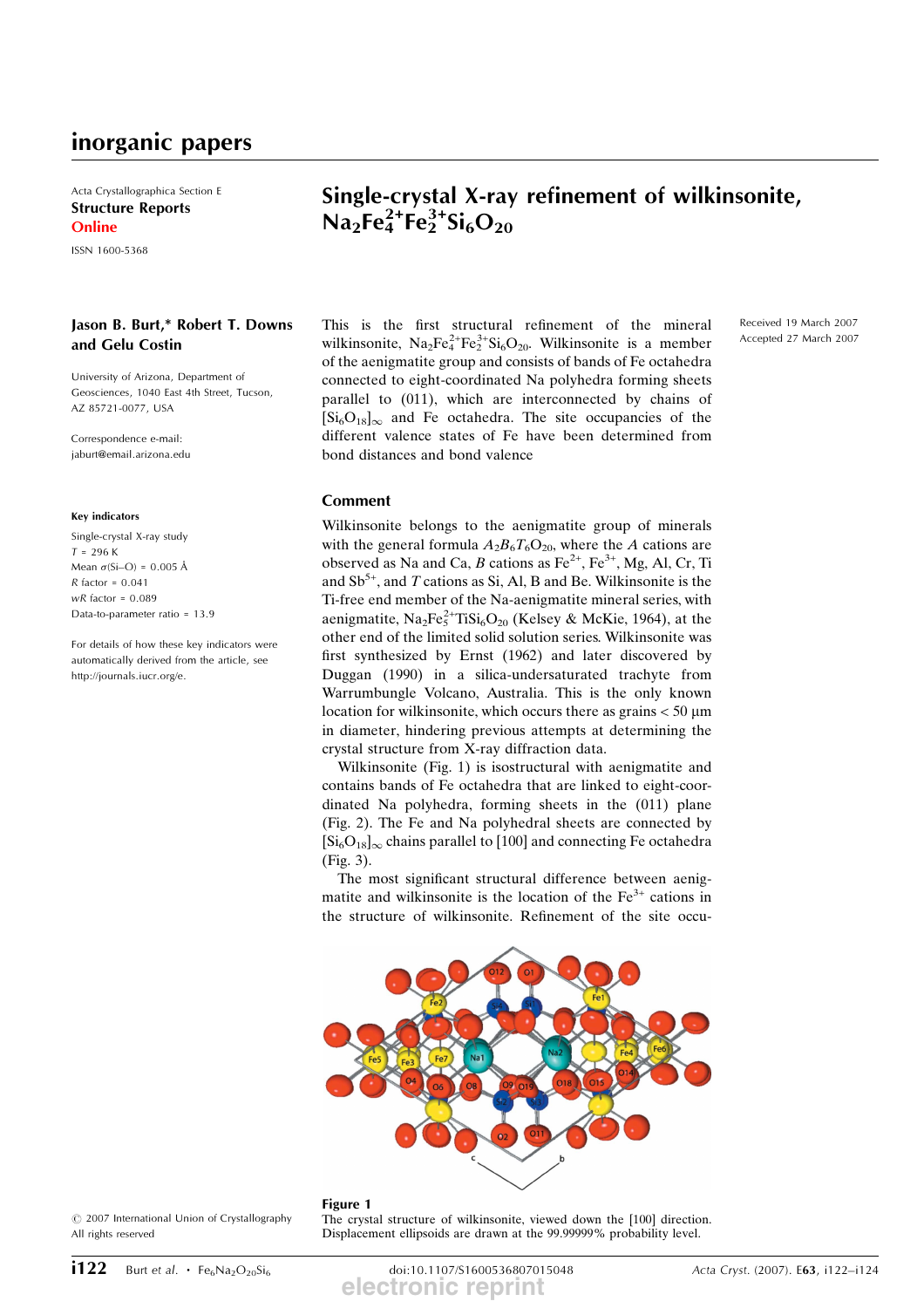## inorganic papers



Figure 2 Bands of Fe octahedra connected by Na polyhedra in the (011) plane.

pancies in aenigmatite indicates that, to some degree, Ti occupies all octahedral sites with the exception of the M6 site, and the small amount of  $Fe<sup>3+</sup>$  is contained in a tetrahedral site (Cannillo et al., 1971). Of the seven octahedral sites in aenigmatite, the highest concentration of Ti is found in the octahedra with an average bond length of  $1.98 \text{ Å}$ , compared with the larger octahedral sites where the average bond lengths range between 2.10 and 2.17  $\AA$ . In wilkinsonite, the  $Fe<sup>3+</sup>$  cations are located in the Fe1, Fe2 and Fe7 sites, where the average bond length varies between 2.033 and 2.053  $\AA$ , compared with the other larger  $Fe^{2+}$  octahedral sites, Fe3, Fe4, Fe5 and Fe6, where the average bond length varies between 2.129 and 2.157 Å. Additionally, the Fe site valences and  $Fe<sup>3+</sup>$ site-occupancy percentages have been determined using the bond-valence analysis of Brown & Altermatt (1985) and Brown (2002), giving site valences and  $Fe<sup>3+</sup>$  percentages of, respectively: Fe1 2.87 and 84%, Fe2 2.75 and 70%, Fe3 2.06 and 7%, Fe4 2.09 and 11%, Fe5 1.92 and -9%, Fe6 1.99 and -1%, and Fe7 2.85 and 82%. This suggests that there are preferential  $\text{Fe}^{2+}$  and  $\text{Fe}^{3+}$  octahedral sites in wilkinsonite compared with the variable  $Fe^{2+}$  and  $Ti^{4+}$  octahedral sites in aenigmatite and this may affect the coupled substitution,  $Fe^{2+}$  $+ Ti \rightarrow 2Fe^{3+}$  (Duggan, 1990), that defines the solid solution between the two minerals.

### Experimental

The wilkinsonite crystal in this study is from the Warrumbungle Volcano, central New South Wales, Australia, and is part of the RRUFF project (deposition No. R060922; http://rruff.info). The chemical composition,  $Na_{2,00}(Fe^{2+}_{3,840}Mn_{0,16})_4(Fe^{3+}_{1,885}Cr_{0,06}Ti_{0,055})_2$  $(Si_{5.945}Al_{0.055})$ <sub>6</sub>O<sub>20</sub>, was determined with a CAMECA SX50 electron microprobe (http://rruff.info). Although the microprobe analysis indicated small amounts of Mn, Cr, Ti and Al, structural refinements with partially occupied sites did not produce any significant differences in the R factors, bond distances or bond angles. Thus, the final refinement was completed with the chemical composition of an ideal wilkinsonite crystal.



The (011) projection of the second layer, showing the  $[Si_6O_{18}]_{\infty}$  chains along [100] and the connecting Fe octahedra.

Crystal data

 $Fe<sub>6</sub>Na<sub>2</sub>O<sub>20</sub>Si<sub>6</sub>$  $M_r = 869.62$ Triclinic,  $P_1$  $a = 10.3355(5)$  Å  $b = 10.7847(4)$  Å  $c = 8.9142(4)$  Å  $\alpha = 105.048 \text{ (3)}^{\circ}$  $\beta = 96.461$  (3)<sup>o</sup>  $v = 125.302 (2)$  $V = 738.37(7)$   $\AA^3$  $Z = 2$ Mo  $K\alpha$  radiation  $\mu = 6.42$  mm<sup>-1</sup>  $T = 296(2)$  K  $0.05 \times 0.05 \times 0.04$  mm

#### Data collection

| Bruker SMART CCD area-detector                      |
|-----------------------------------------------------|
| diffractometer                                      |
| Absorption correction: multi-scan                   |
| (SADABS; Sheldrick, 2005)                           |
| $T_{\text{min}} = 0.733$ , $T_{\text{max}} = 0.774$ |
|                                                     |

### Refinement

 $R[F^2 > 2\sigma(F^2)] = 0.041$ <br>  $wR(F^2) = 0.089$  $S = 1.00$ 4312 reflections 310 parameters  $\Delta \rho_{\text{max}} = 1.09 \text{ e A}^{-3}$  $\Delta \rho_{\text{min}} = -0.89 \text{ e A}^{-3}$ 

Data collection: SMART (Bruker, 2003); cell refinement: SAINT (Bruker, 2005); data reduction: SAINT; program(s) used to solve structure: SHELXS97 (Sheldrick, 1997); program(s) used to refine structure: SHELXL97 (Sheldrick, 1997); molecular graphics: XTALDRAW (Downs & Hall-Wallace, 2003); software used to prepare material for publication: SHELXTL (Bruker, 1997).

### References

Brown, I. D. (2002). The Chemical Bond in Inorganic Chemistry: The Bond Valence Model. Oxford University Press.

- Brown, I. D. & Altermatt, D. (1985). Acta Cryst. B41, 244–247. Bruker (1997). SHELXTL. Version 5.10. Bruker AXS Inc., Madison,
- Wisconsin, USA. Bruker (2003). SMART. Version 6.0. Bruker AXS Inc., Madison Wisconsin, USA.
- Bruker (2005). SAINT. Version 6.0. Bruker AXS Inc., Madison Wisconsin, USA.

16331 measured reflections 4312 independent reflections 2812 reflections with  $I > 2\sigma(I)$ 

 $R_{\rm int} = 0.063$